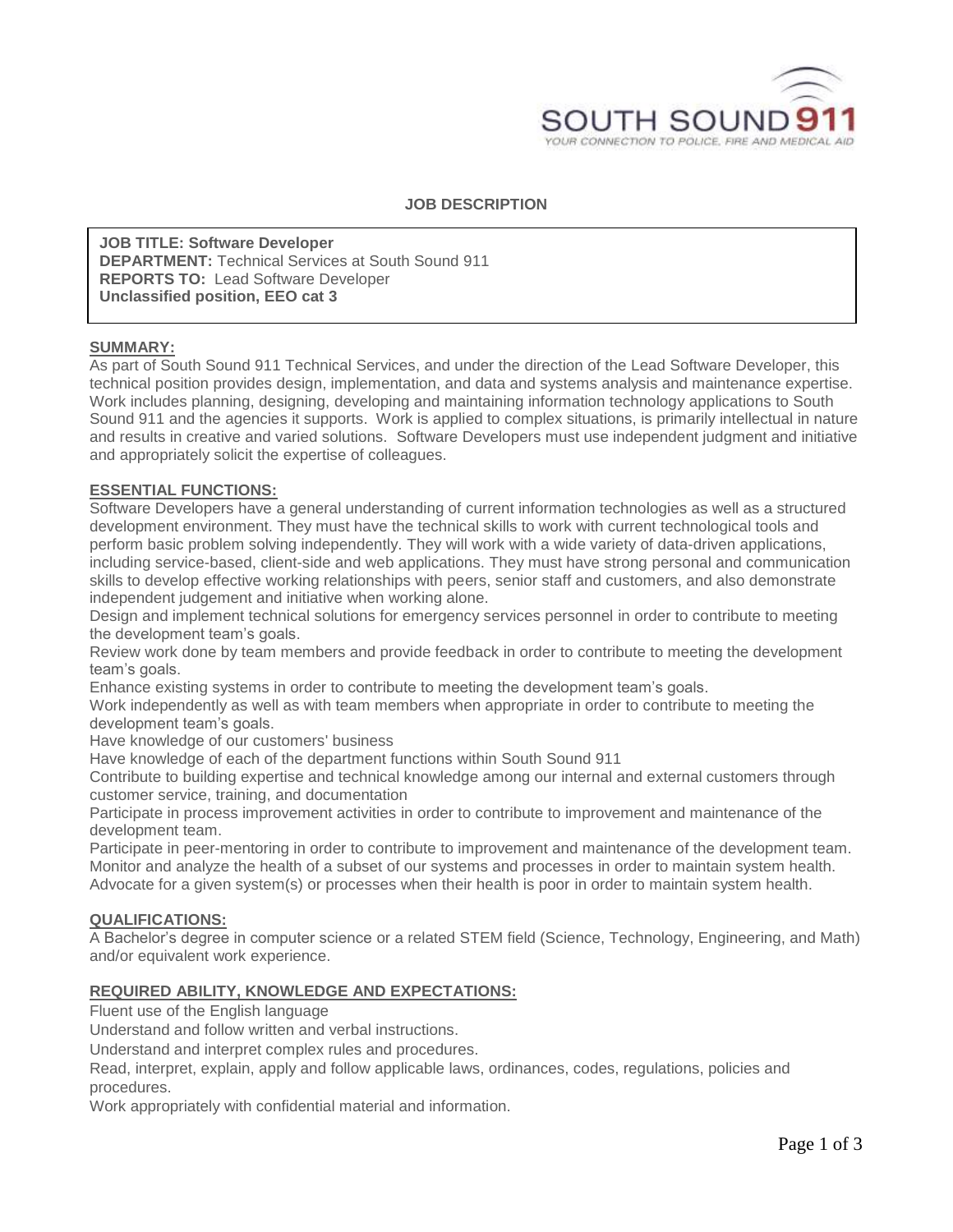Work with speed and accuracy.

Follow safety rules and regulations.

Ability to decompose complex problems into manageable units of work

Exercise a high degree of independent judgment in problem solving and decision-making related to professional software development duties.

Communicate efficiently and effectively both orally and in writing using tact, patience and courtesy.

Maintain cooperative and effective working relationships with others.

Analyze situations quickly and adopt an effective course of action.

Organize work with many interruptions and multiple tasks to meet schedules and timelines.

Be reliable, dependable and report for work on a consistent basis.

## **LICENSES, CERTIFICATES AND OTHER REQUIREMENTS:**

Proficient with standard suite of Microsoft Office software Experience with C#/.NET languages or Java. Experience with source control tools Unit test and debugging experience

### **PHYSICAL REQUIREMENTS:**

The physical demands described here are representative of those that must be met by an employee to successfully perform the essential functions of this job. Reasonable accommodations may be made to enable individuals with disabilities to perform the essential functions.

While performing the duties of this job, the employee is regularly required to sit at a computer terminal, frequent walking both indoors and out; ; use hands to finger, handle, or feel and talk or hear. The employee is frequently required to reach with hands and arms. The employee is occasionally required to stand, stoop, or kneel. The employee must occasionally lift and/or move up to 25 pounds. Specific vision abilities required by this job include close vision, distance vision, peripheral vision, depth perception and ability to adjust focus.

### **WORKING ENVIRONMENT:**

Employee works in an indoor climate-controlled office environment. The noise level in the work environment is usually quiet. This position will interact with employees and customers on a regular basis. The nature of these interactions will be to communicate information about an existing problem or desired functionality within a technical system that South Sound 911 supports**.** Office environment is subject to 24/7 emergency call out and traveling to different locations to conduct work

### **MACHINES/TOOLS/EQUIPMENT/WORK AIDS:**

Personal computer, copy machines, telephone, fax machine, E-mail, calculators, head sets, printers.

### **POTENTIAL HAZARDS:**

The hazards are consistent within an office environment.

### **ANALYSIS OF PHYSICAL DEMANDS OF POSITION**

| <b>Activity</b> | <b>Percentage of time</b> | <b>Activity</b>   | Pounds  |
|-----------------|---------------------------|-------------------|---------|
| Standing        | 10% of time               | Pulling & Pushing | 25 lbs. |
| Walking         | 10% of time               | Lifting           | 25lbs.  |
| Sitting         | 80% of time               | Carrving          | 25lbs.  |

The following abilities are required to perform the essential job functions:

| Hearing                 | Yes |
|-------------------------|-----|
| Seeing                  | Yes |
| Speaking                | Yes |
| <b>Depth Perception</b> | Yes |
| <b>Color Vision</b>     | Yes |

Seldom to occasionally the position will require the following activities: Stooping, Crouching, Crawling, Climbing, Balancing and Kneeling, Reaching and Handling Dexterity.